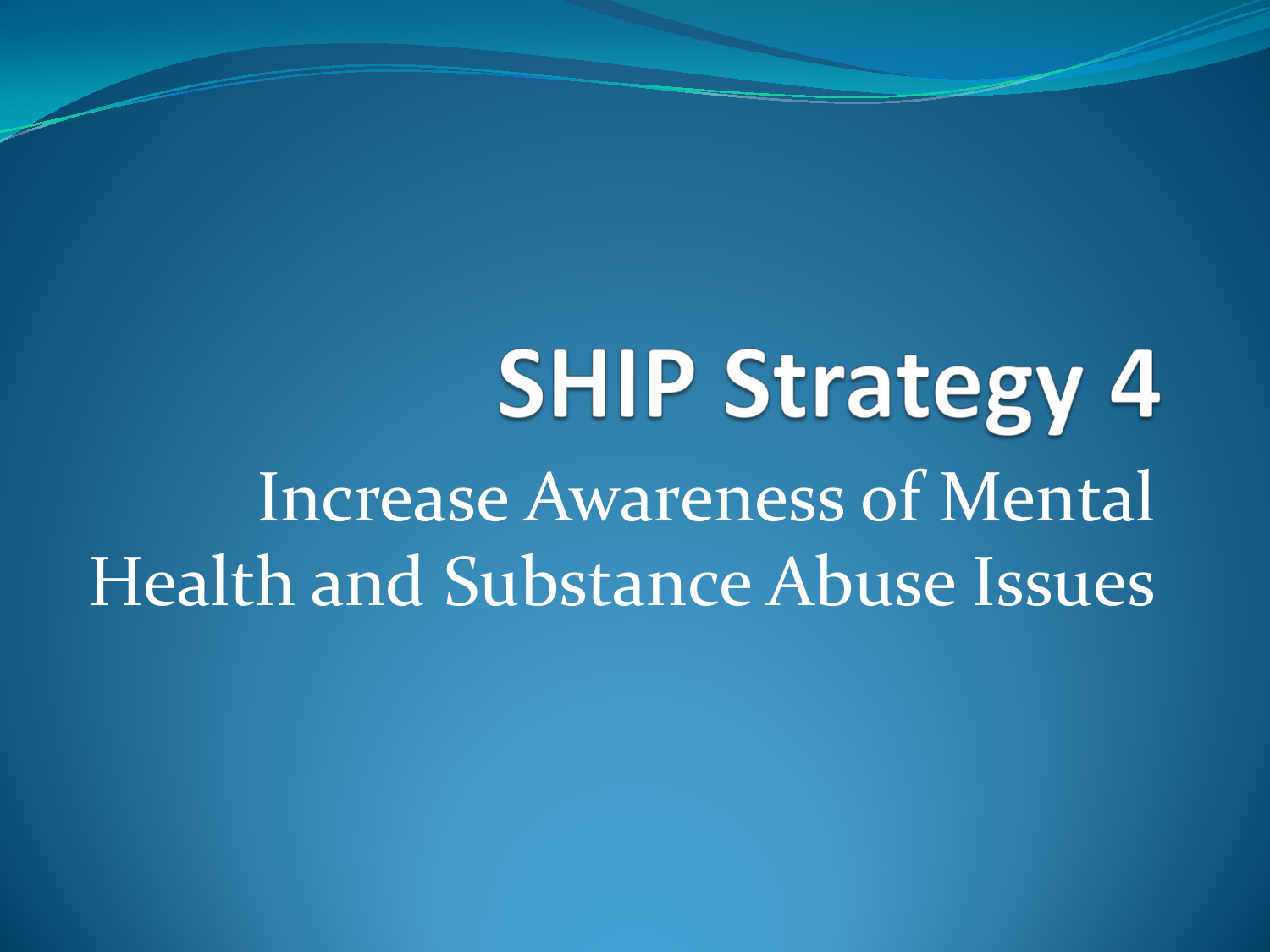# **Group Members**

*Gwendoline Angalet, Ph.D., Nemours Health and Prevention Services Lydia DeLeon, MS, Westside Health Christopher DiSanto, Brandywine Counseling Jerry Gallucci, M.D., Department of Health and Social Services Bryan Gordon, Division of Substance Abuse and Mental Health Tom Johnson, Division of Substance Abuse and Mental Health Josh Thomas, Ph.D., National Alliance on Mental Illness in Delaware*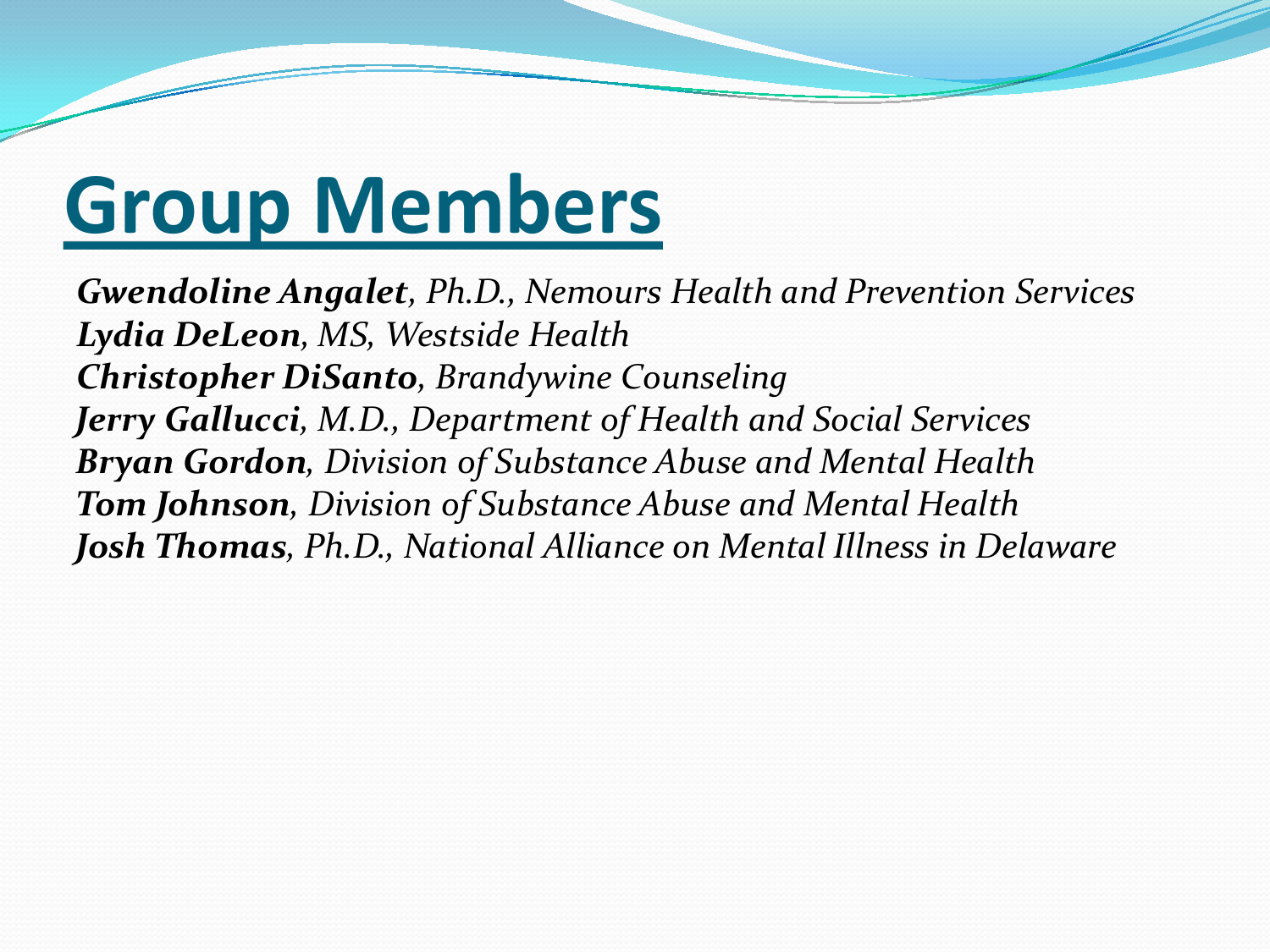#### Objective 4.1 Develop and Implement anti-stigma awareness program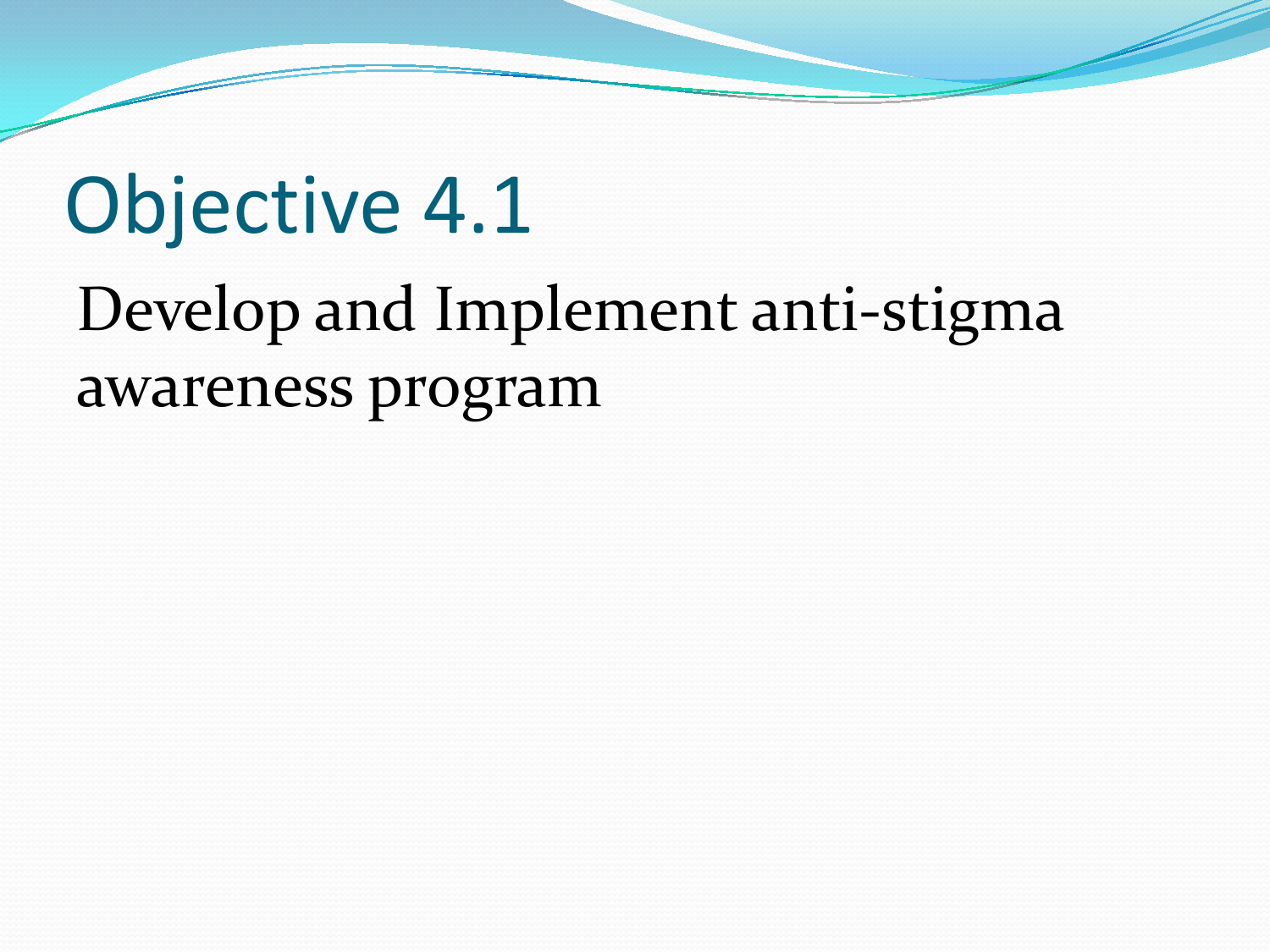# Objective 4.1 Continued

- Activity: Develop consistent message to be used by all participating organizations
	- 2015-2016
- Activity: Implement awareness message through program partners, social media, etc.
	- 2016-2018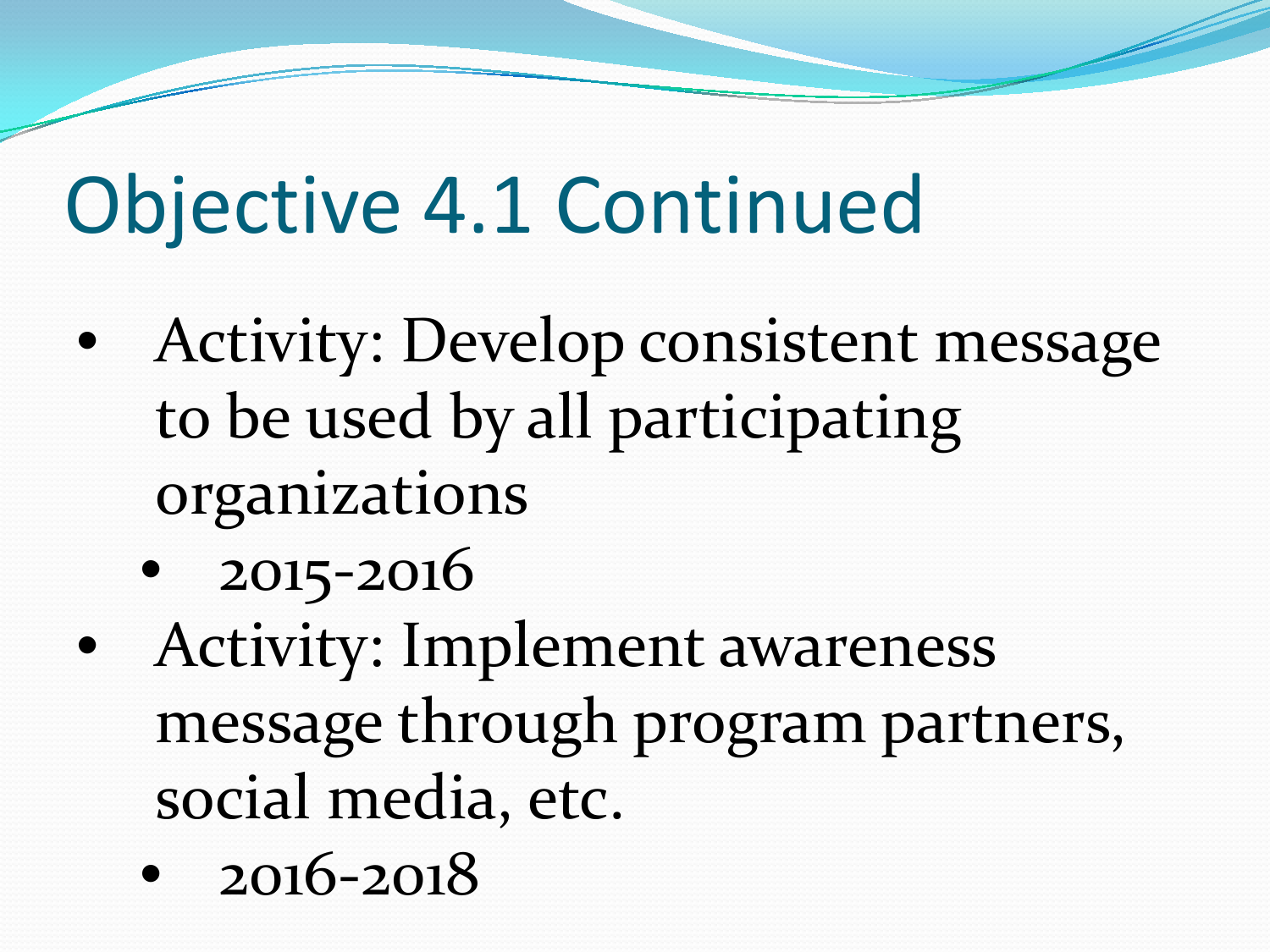# Objective 4.1 Continued

- Responsible organizations:
	- DSAMH & DPBHS
	- Stakeholders (Advocacy Organizations, Provider Organizations)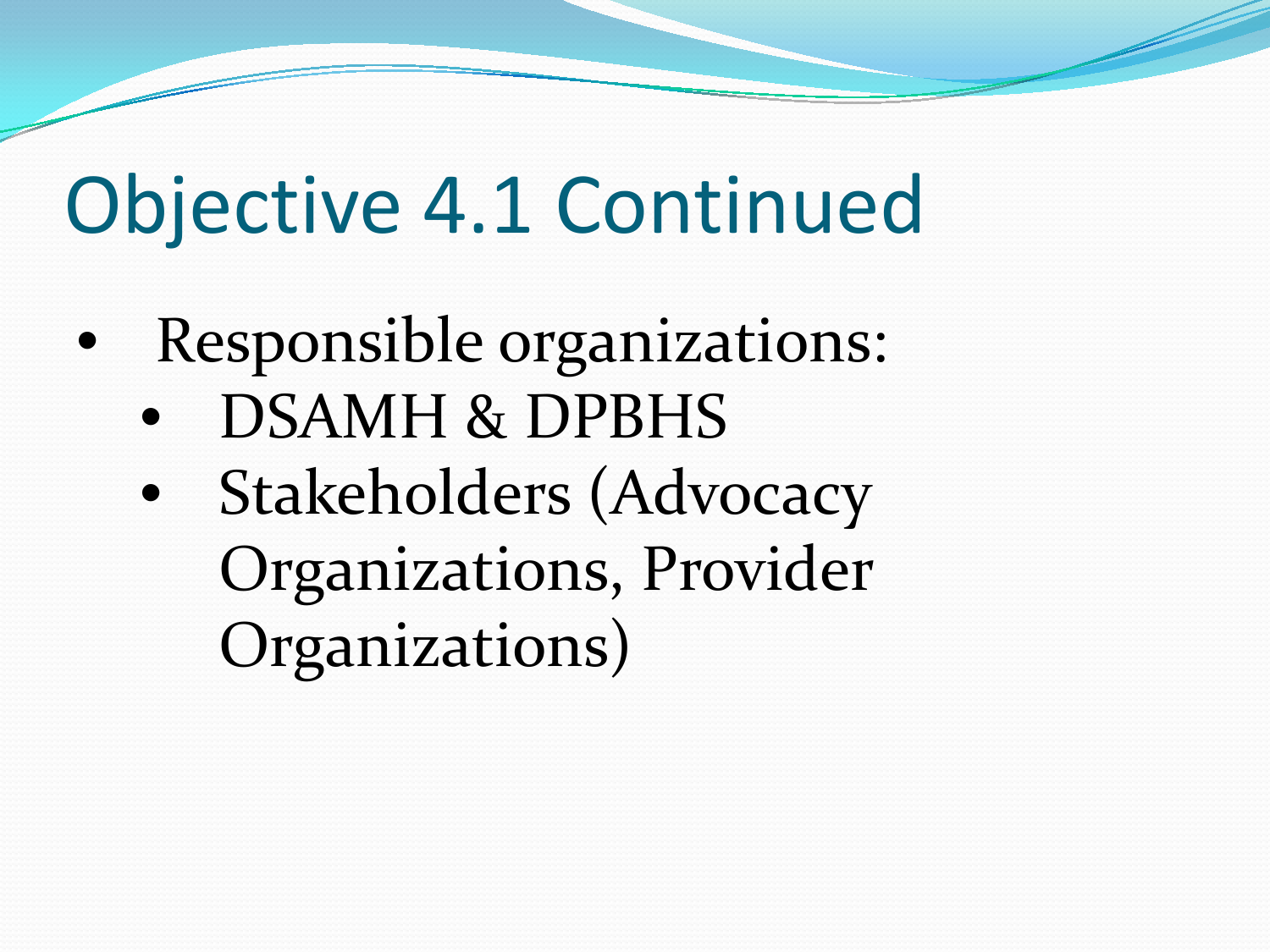# Objective 4.1 Continued

- Evaluation Measures
	- Development: identified awareness materials, distribution sites, and methods
	- Implementation: # of materials distributed, change in # of calls received by resources, website hits, social media reach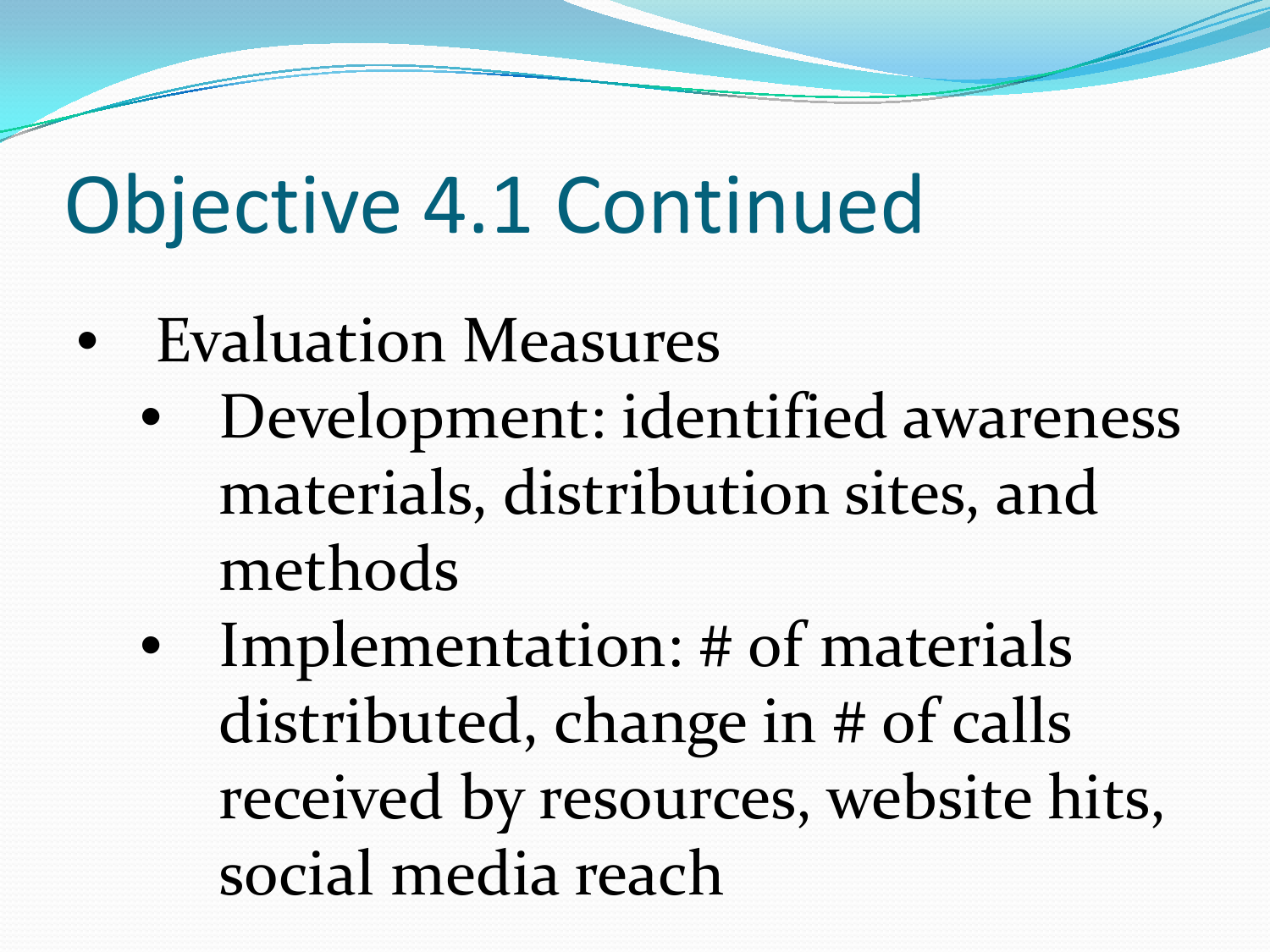#### Objective 4.2

Develop and Implement social & emotional wellness promotion initiative targeting groups across the lifespan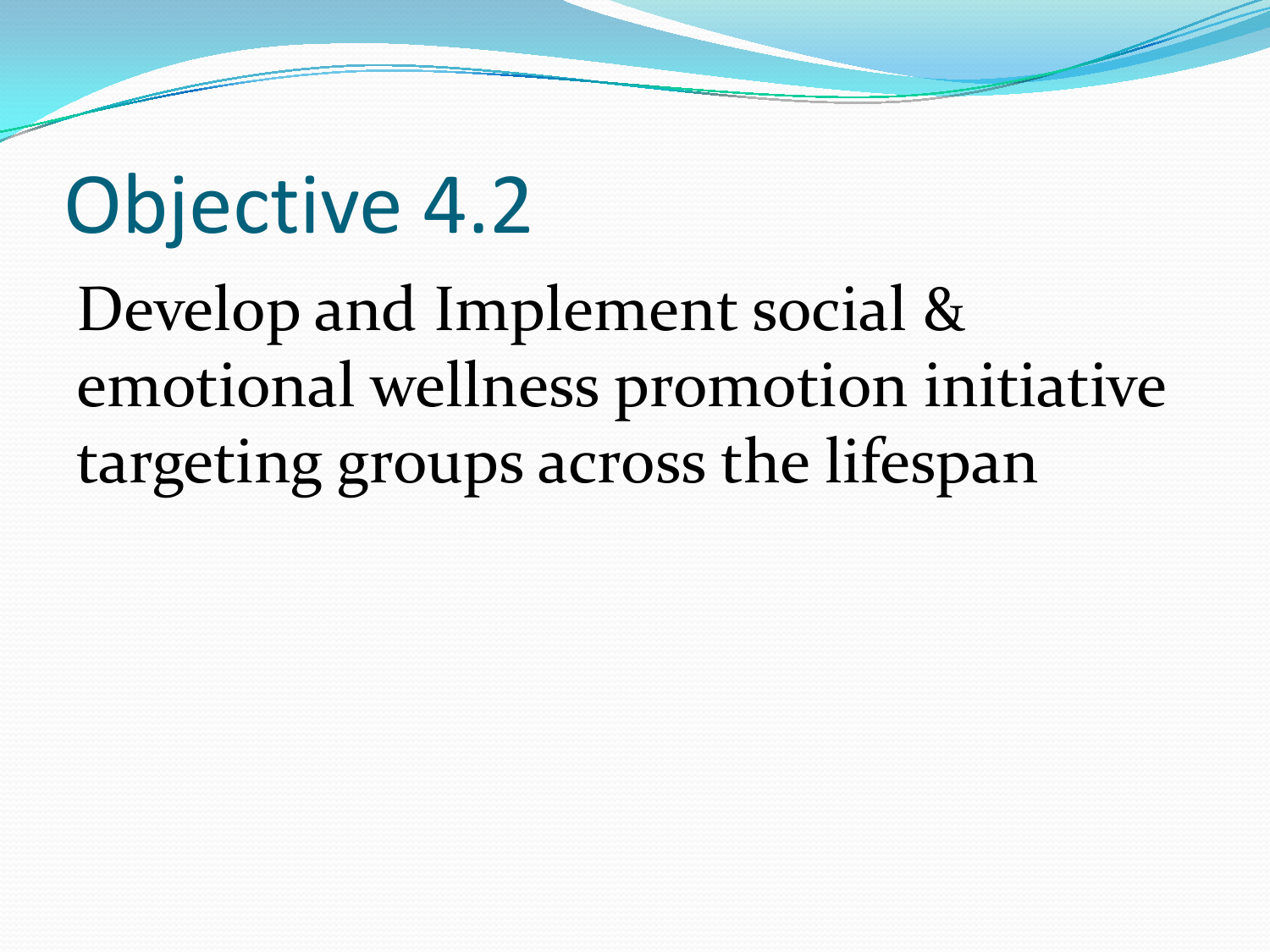# Objective 4.2 Continued

- Activity: Develop consistent message to be used by all participating organizations
	- 2015-2016
- Activity: Implement awareness message through program partners, social media, etc.
	- 2016-2018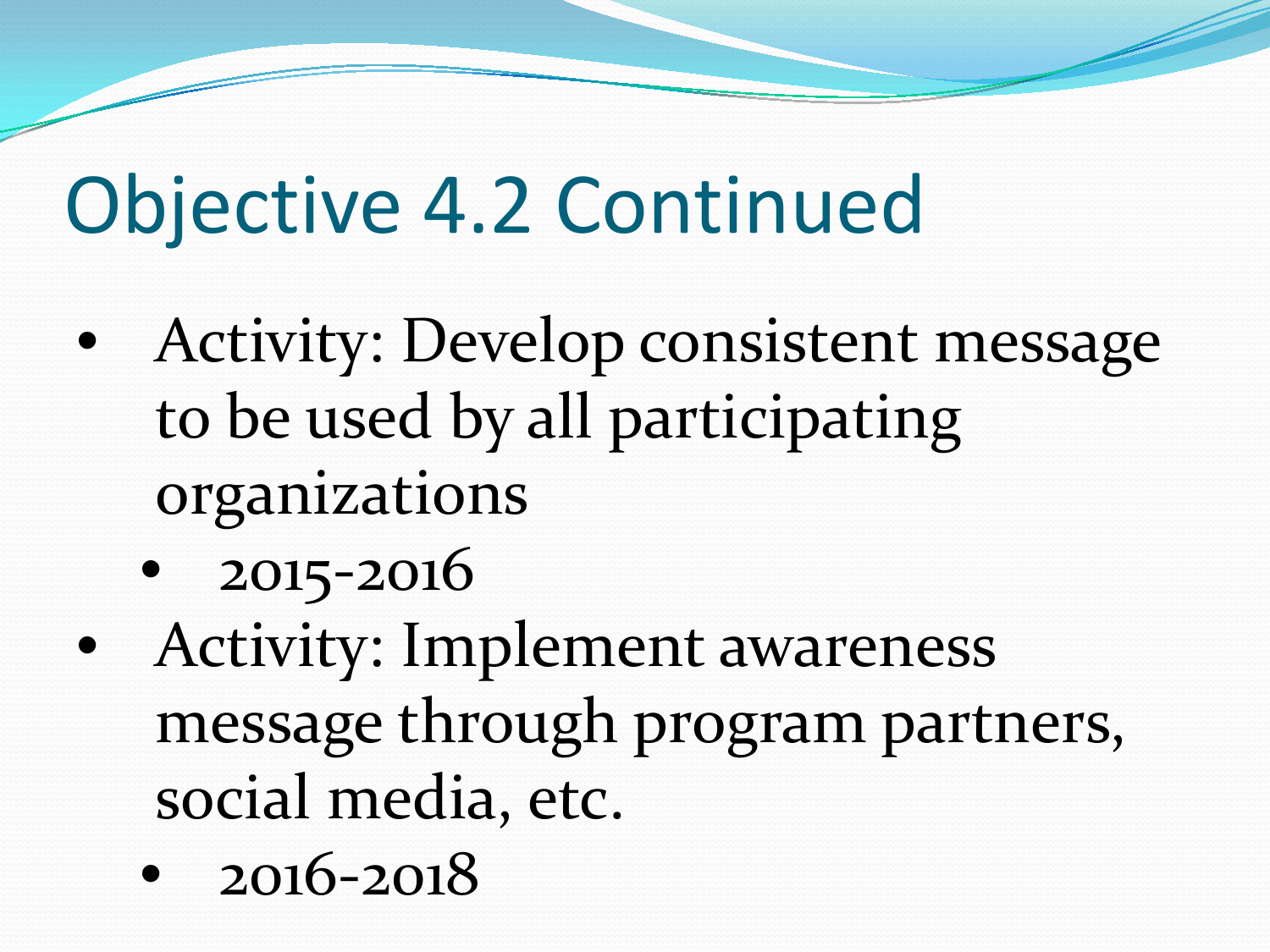# Objective 4.2 Continued

- Responsible organizations:
	- DSAMH & DPBHS
	- Stakeholders (Advocacy Organizations, Provider Organizations)